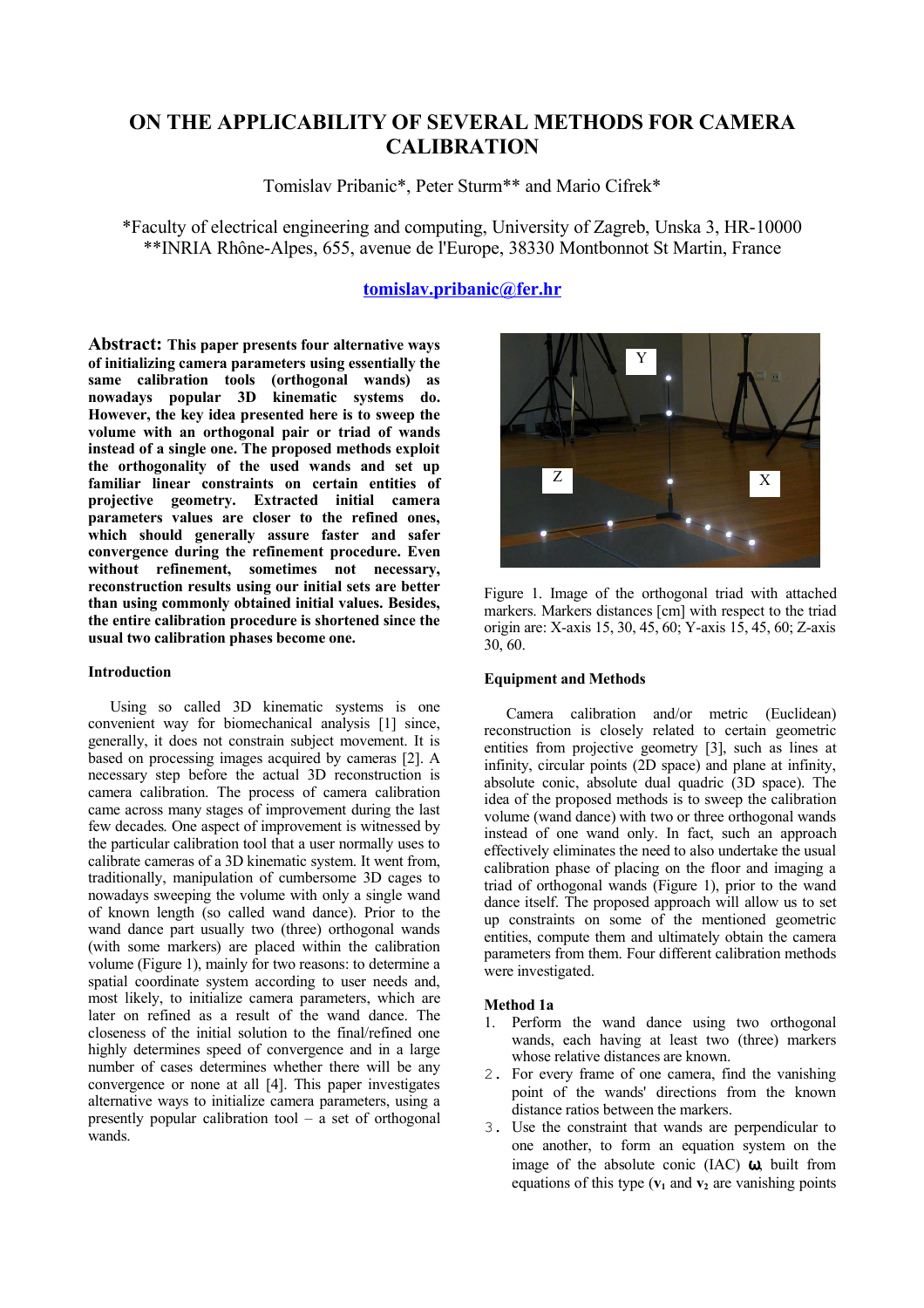associated with two perpendicular wands):

$$
v_1^T \cdot \omega \cdot v_2 = 0
$$

- 4. Solve the above overdetermined equation system and apply the Cholesky decomposition on the computed ω to retrieve the camera's internal parameters.
- 5. Repeat steps 2-4 for each camera.
- 6. Chose one camera as reference, form pairs with it and all other cameras, and then compute the fundamental matrix for each pair.
- 7. Knowing the internal camera parameters and fundamental matrices, compute essential matrices and decompose them to obtain the cameras' relative orientation (external parameters).
- 8. Having both internal and external camera parameters for a given camera pair, obtain the 3D metric reconstruction of the wand dance and calculate the wand lengths. Use the information about true wand lengths to compute the scale factor needed to transform the metric reconstruction to Euclidean.
- 9. Refine the above calculated initial cameras parameters enforcing the known wands lengths and/or orthogonality of wands. This step is left for future work and is given here only for completeness.

# **Method 1b**

- 1. Perform the wand dance using two orthogonal wands, each with at least two markers and whose relative distances are known.
- 2. For every frame of one camera, compute the plane homography **H** between the plane in space (formed by the two wands) and the image plane.
- 3. Use **H** to find the images of the so-called circular points. Based on fact that these also lie on the IAC ω, form a system of linear equations of this type (**h<sup>1</sup>** and  $h_2$  are the first and second column of **H**):

$$
(h_1 \pm i \cdot h_2)^T \cdot \omega \cdot (h_1 \pm i \cdot h_2) = 0 \qquad (1)
$$

- 4. Solve the overdetermined equation system and apply the Cholesky decomposition on the computed  $\omega$  in order to retrieve the camera's internal parameters.
- 5. Repeat steps 2-4 for every camera.
- 6. Follow steps 6 to 9 described in Method 1a.

#### **Method 2a**

- 1. Perform the wand dance using the three orthogonal wands, each having at least two (three) markers with known relative distances.
- 2. Chose one camera as reference, form pairs with it and all other cameras and then compute the fundamental matrix for each pair. For every camera pair, compute the pair of canonical projection matrices  $P_1$  and  $P_2$  from the fundamental matrix:

$$
P_1 = [I | 0] \quad P_2 = \left[ [e_2]_x + F + e_2 \cdot v^T | \lambda \cdot e_2 \right] \tag{2}
$$

Here,  $e_2$  is the epipole of the second camera,  $\bf{F}$  is the

fundamental matrix, **v** and  $\lambda$  are an arbitrary vector and scalar, respectively. Using these projection matrices, compute a projective 3D reconstruction of the wand dance. This differs from the true one by an unknown projective transformation **H4x4**.

3. For every such 3D reconstruction compute the coordinates of the three planes formed by the wands of the orthogonal triad. The perpendicularity of these planes gives linear constraints on the absolute dual quadric **Q**∞:

$$
\pi_1^T \cdot Q_\infty \cdot \pi_2 = 0
$$

where  $\pi_1$  and  $\pi_2$  are two orthogonal planes.

- 4. Solve the system of above equations, i.e. compute the absolute dual quadric **Q**∞. Find the projective transformation **H4x4** that will put the computed **Q**∞, back into its canonical position. Apply the same **H4x4** on the 3D projective reconstruction of wand dance to obtain a metric reconstruction of it. Similarly, apply the transformation  $H_{4x4}$  on the initially computed canonical projection matrices to obtain projection matrices coherent with the metric 3D reconstruction.
- 5. Use the information about true wand lengths to compute the scale factor needed to transform the metric reconstruction to Euclidean.
- 6. Repeat steps 3 to 5 for all camera pairs.
- 7. Follow step 9 described in Method 1a.

#### **Method 2b**

- 1. Perform the wand dance using two orthogonal wands, each having at least two (three) markers with known relative distances.
- 2. For every frame of one camera find the vanishing points of the wands directions using the known distance ratios (markers on wands).
- 3. Choose one camera as reference, form pairs with all other cameras and compute the associated fundamental matrices.
- 4. For some camera pair, compute the canonical projection matrices, like in step 2 of method 2a. Perform a projective 3D reconstruction of wand dance markers, wand positions and vanishing points (points at infinity). Based on the latter, compute the plane at infinity  $\pi_{\infty}$  as well and find the homography  $H_{4x4}$  that puts to its canonical position. Apply  $H_{4x4}$  on the reconstructed marker positions, to obtain an affine reconstruction of them.
- 5. Consider the fact that points at infinity are effectively representing directions of lines, in our case orthogonal lines. The perpendicularity of wands allows to form constraints on the absolute conic  $\Omega_{\text{∞}}$ :

$$
V_1^T \cdot \Omega_\infty \cdot V_2 = 0
$$

Here,  $V_1$  and  $V_2$  are positions in 3D affine space of vanishing points (points at infinity) of the orthogonal wand pair.

6. Solve the overdetermined system of above equations, i.e. compute the absolute conic  $\Omega_{\infty}$ . Find the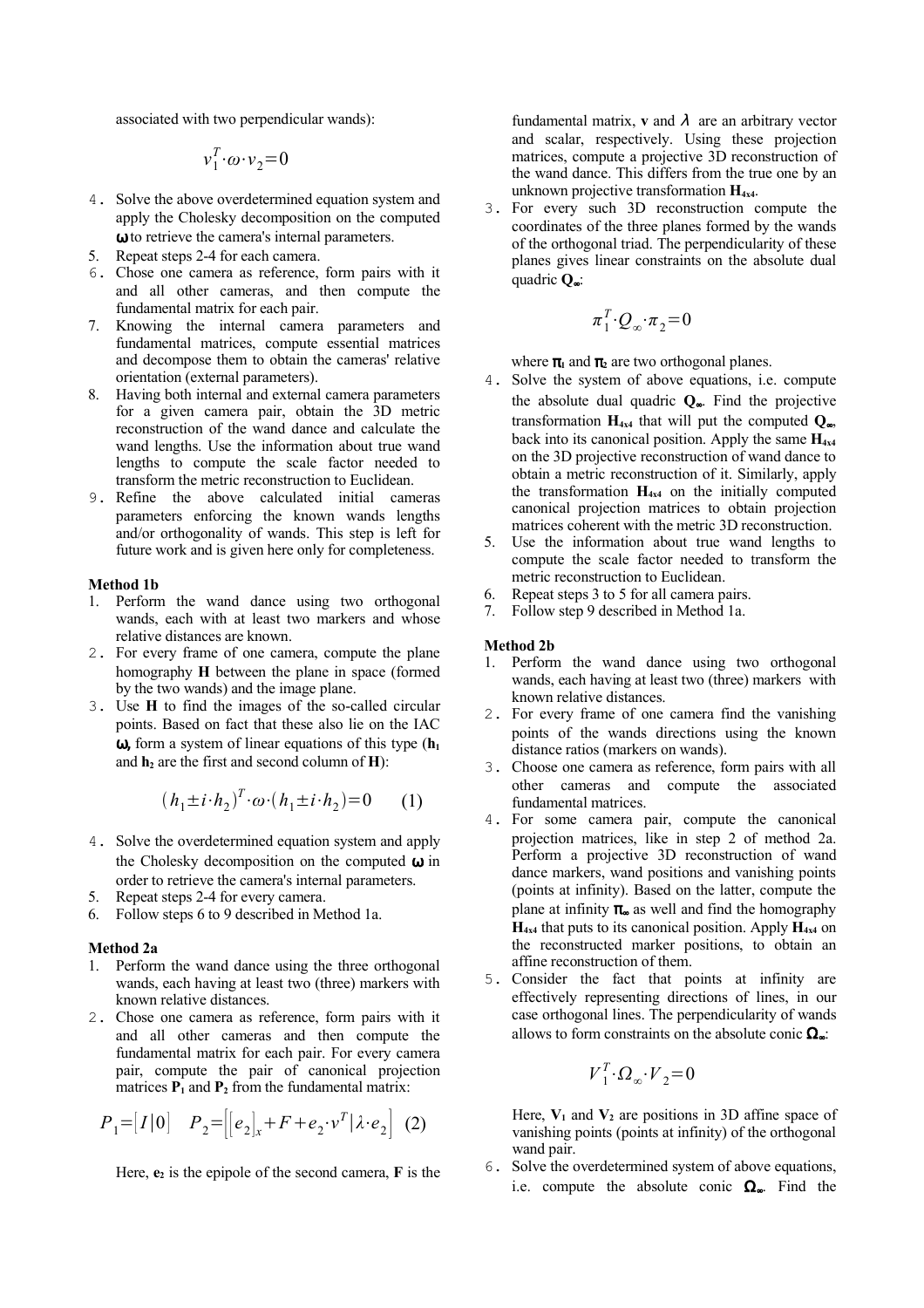projective transformation **H4x4** that will put the computed  $\Omega_{\infty}$ , back into its canonical position. Apply the same  $H_{4x4}$  on the 3D affine reconstruction of the wand dance which is in turn equivalent to obtaining a metric reconstruction of it. Similarly, apply both transformation matrices, from projective to affine and from affine to metric, on the initially computed canonical projective matrices to obtain projection matrices that correspond to a metric 3D reconstruction.

- 7. Use the information about true wand lengths to compute the scale factor needed to transform the metric reconstruction to Euclidean.
- 8. Repeat steps 4 to 7 for all camera pairs.
- 9. Follow step 9 described in Method 1a.

A popular commercially available system, Smart by eMotion company [5], was used to test the proposed methods for camera parameter initialization. The system version used (version 1.10, Build 2.39) consists of 9 cameras (50 Hz). It is a so-called optoelectronic system which actually reconstructs positions of passive retroreflective markers, attached to the subject's points of interest. Markers are illuminated by stroboscopic IR sources of light attached to the cameras. The Smart system is installed in the Biomechanic laboratory of Peharec Polyclinic in Pula, Croatia [6]. Its software features offer the capability to export 2D image data of image sequences, initial camera parameters (obtained from putting the triad on the floor as explained in the introduction) and refined ones.

# **Results and Discussion**

Let us first consider results for the initialization of internal parameters (Table 1, Table 2, Table 3, Table 4, Table 5 and Table 6) for all 9 cameras of the system. Table 2 shows internal parameters which are outputs of Smart's refinement routines. Although even those values are not perfectly accurate, it can be considered in the present context as the ones which are very close to the true ones, i.e. values the optimization should converge to. Hence, an initialization method which produces parameters closest to Smart's refined ones (Table 2) can be, generally speaking, considered as the method of choice. Namely, the closer we are, at the beginning of the iteration procedure, with initial values to expected refined (optimal) ones, the better chance we have to avoid all potential problems characteristic to convergence of refinement algorithms. A closer comparison of Smart's initialization values (Table 1) and initialization values of the proposed methods (Table 3, Table 4, Table 5 Table 6) with the Smart's refined ones (Table 2) clearly indicates that method 1a (Table 3) provides values very close to Smart's refined ones. Furthermore, it seems that the other three proposed methods (Table 4, Table 5 and Table 6) are about equally successful in providing estimates as close as possible to the refined ones.

Common to all proposed methods is that initial estimates are closer to Smart's refined values (Table 2) than Smart initial's ones (Table 1). The superiority of method 1a is demonstrated by the 3D reconstruction

accuracy of wand lengths (Table 7), using a linear camera model for different camera pairs (36 possible pairs for 9 cameras). Table 7 shows that the reconstruction accuracy of method 1a is basically the same as the one using Smart's refined results (3rd and 4th column in Table 7). Besides let us bear in mind that Smart's refined projection matrices are optimized on the external parameters as well, which is definitely not the case for the shown algorithm (optimization of proposed methods is part of future work) and shown results of method 1a.

Table 1: Internal camera parameters. Initial values given by the Smart system.

| Cam. | Focal<br>length [pixels] |       | <b>Skew</b> | Principal point |       |
|------|--------------------------|-------|-------------|-----------------|-------|
|      | $\mathbf{X}$             | Y     | factor      | <i>[pixels]</i> |       |
| 1    | 751,9                    | 387,0 |             | 400,0           | 175,3 |
| 2    | 755,6                    | 381,0 | 18,3        | 330,3           | 233,5 |
| 3    | 676,6                    | 343,3 | 7,4         | 272,3           | 200,5 |
| 4    | 704,1                    | 367,4 | 6,4         | 320,7           | 171,3 |
| 5    | 399,0<br>765,2           |       | 5,0         | 335,9           | 170,2 |
| 6    | 746,8                    | 386,4 | 19,0        | 376,9           | 215,3 |
| 7    | 691,0                    | 354,6 | 9,2         | 285,3           | 164,5 |
| 8    | 672,7                    | 343,3 | 14,4        | 297,2           | 142,7 |
| 9    | 672,8                    | 348,2 | 10,3        | 292,1           | 156,2 |

Table 2: Internal camera parameters. Final optimized values given by the Smart system.

| $\overline{\phantom{0}}$<br>Cam. | Focal<br>length [pixels] |       | <b>Skew</b> | Principal point |       |
|----------------------------------|--------------------------|-------|-------------|-----------------|-------|
|                                  | X                        | Y     | factor      | <i>[pixels]</i> |       |
| 1                                | 727,7                    | 375,9 | 0.0         | 349,4           | 153,7 |
| $\overline{2}$                   | 723,8                    | 374,6 | 0,0         | 304,4           | 145,4 |
| 3                                | 723,9                    | 375,2 | 0.0         | 290,3           | 138,4 |
| 4                                | 724,3                    | 374,7 | 0,0         | 325,4           | 140,0 |
| 5                                | 724,2                    | 375,1 | 0.0         | 347,7           | 137,0 |
| 6                                | 724,8                    | 375,0 | 0,0         | 349,9           | 143,4 |
| 7                                | 719,2                    | 371,8 | 0,0         | 328,9           | 134,7 |
| 8                                | 730,1                    | 377,2 | 0,0         | 350,7           | 133,4 |
| 9                                | 715,9                    | 370,5 | 0,0         | 345,0           | 138,6 |

Table 3: Internal camera parameters. Initial values given by method 1a.

| Cam. | Focal<br>length [pixels] |        | <b>Skew</b> | <b>Principal point</b> |        |
|------|--------------------------|--------|-------------|------------------------|--------|
|      | X                        | Y      | factor      | [pixels]               |        |
| 1    | 724.82                   | 376.17 | 0.02        | 376.90                 | 127.97 |
| 2    | 749.74                   | 390.04 | 0.67        | 321.94                 | 135.95 |
| 3    | 743.38                   | 390.71 | $-0.49$     | 267.50                 | 132.06 |
| 4    | 728.30                   | 376.46 | $-0.25$     | 346.85                 | 133.46 |
| 5    | 715.60                   | 373.75 | $-1.46$     | 332.82                 | 145.18 |
| 6    | 734.55                   | 380.96 | 0.17        | 381.45                 | 136.57 |
| 7    | 715.34                   | 372.93 | $-2.26$     | 274.41                 | 126.25 |
| 8    | 704.35                   | 370.23 | 0.87        | 307.96                 | 122.16 |
| 9    | 723.27                   | 373.40 | 0.48        | 341.93                 | 136.22 |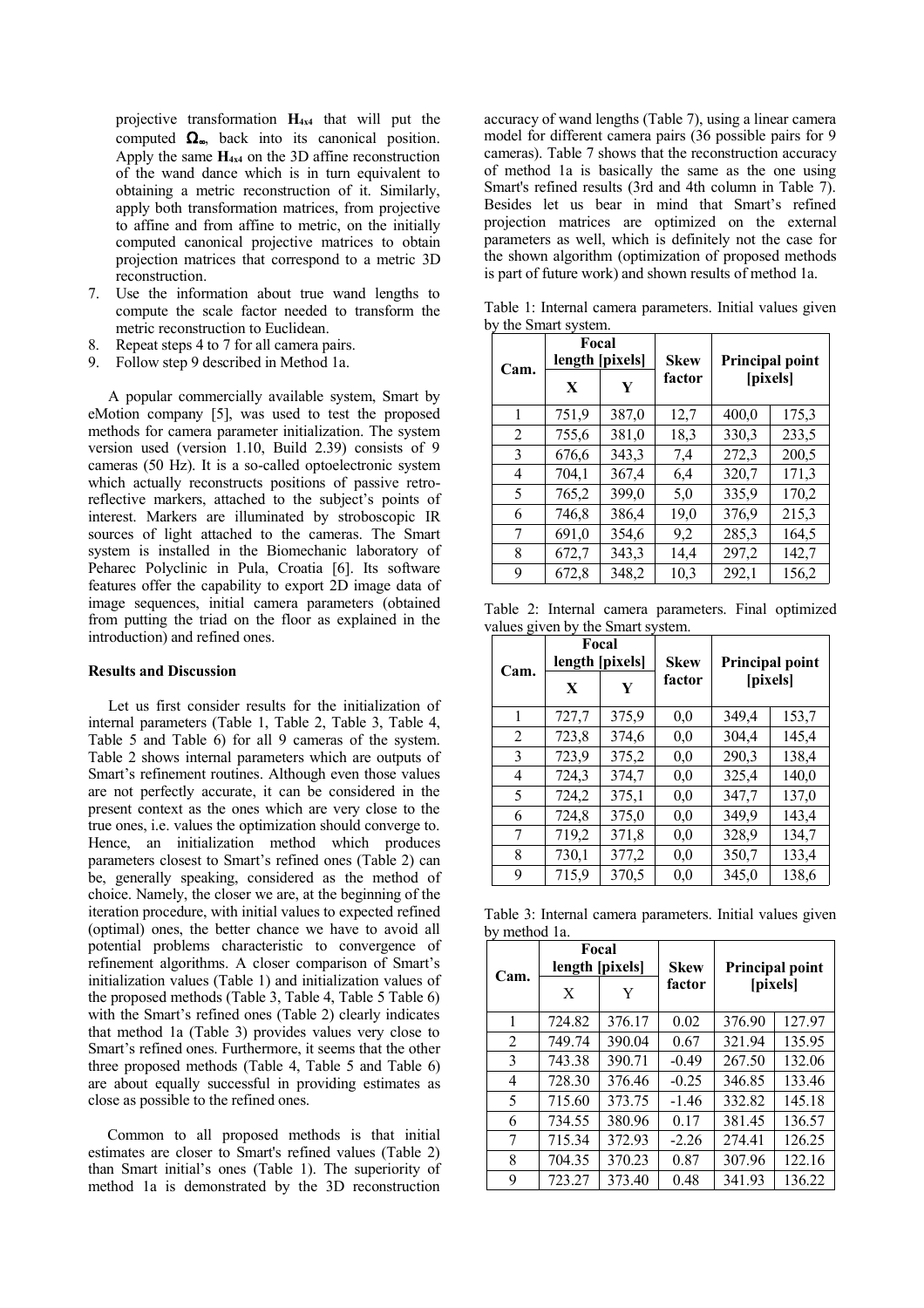| Cam. |                           | Focal  | <b>Skew</b> | <b>Principal point</b> |        |
|------|---------------------------|--------|-------------|------------------------|--------|
|      | length [pixels]<br>Y<br>X |        | factor      | [pixels]               |        |
| 1    | 683.91                    | 354.36 | 0           | 379.76                 | 128.79 |
| 2    | 689.64                    | 357.33 | 0           | 322.63                 | 135.05 |
| 3    | 669.16                    | 346.71 | 0           | 260.05                 | 138.78 |
| 4    | 699.19                    | 362.27 | 0           | 343.82                 | 138.23 |
| 5    | 695.17                    | 360.19 | 0           | 368.39                 | 141    |
| 6    | 709.06                    | 367.39 | 0           | 391.62                 | 140.19 |
| 7    | 640.2<br>331.71           |        | 0           | 312.66                 | 172.37 |
| 8    | 688.78                    | 356.88 | 0           | 362.46                 | 131.42 |
| 9    | 676.49                    | 350.52 |             | 357.15                 | 143.89 |

Table 4: Internal camera parameters. Initial values given by method 1b.

Table 5: Internal camera parameters. Initial values given by method 2a.

| Cam. | Focal<br>length [pixels] |        | <b>Skew</b> | <b>Principal point</b><br>[pixels] |        |
|------|--------------------------|--------|-------------|------------------------------------|--------|
|      | X<br>Y                   |        | factor      |                                    |        |
| 1    | 702.17                   | 360    | 10.12       | 354.64                             | 118.81 |
| 2    | 769.14                   | 400.99 | 3.24        | 303.5                              | 137.59 |
| 3    | 725.01                   | 373.57 | 5.33        | 249.41                             | 165.19 |
| 4    | 729.18                   | 376.74 | 1.24        | 359.99                             | 132.02 |
| 5    | 792.97                   | 406.88 | 20.98       | 331.1                              | 123.5  |
| 6    | 709.51                   | 371.12 | 16.55       | 382.62                             | 139.25 |
| 7    | 717.49                   | 371.11 | 0.81        | 229.15                             | 122.72 |
| 8    | 747.16                   | 386.62 | 5.24        | 327.04                             | 128.71 |
| 9    | 805.36                   | 415.67 | 14.58       | 309.63                             | 136.89 |

Table 6: Internal camera parameters. Initial values given by method 2b.

| Cam. | Focal<br>length [pixels] |        | Skew  | Principal point<br>[pixels] |        |
|------|--------------------------|--------|-------|-----------------------------|--------|
|      | X                        | Y      |       |                             |        |
| 1    | 681.09                   | 351.90 | 1.36  | 360.18                      | 138.47 |
| 2    | 626.55                   | 323.14 | 2.45  | 376.80                      | 151.26 |
| 3    | 728.38                   | 383.59 | 7.58  | 316.53                      | 140.14 |
| 4    | 784.64                   | 408.48 | 8.18  | 245.79                      | 154.05 |
| 5    | 704.46                   | 364.10 | 4.46  | 371.56                      | 132.72 |
| 6    | 695.91                   | 363.57 | 1.83  | 360.04                      | 125.76 |
| 7    | 721.62                   | 381.06 | 16.88 | 317.97                      | 80.85  |
| 8    | 692.93                   | 362.10 | 8.85  | 347.91                      | 106.75 |
| 9    | 780.96<br>407.29         |        | 5.95  | 226.52                      | 136.23 |

The reconstruction results of method 1b are not as good as for 1a (4th and 5th column in Table 7), however they are still better than with Smart's initial values (2nd column of Table 7). Methods 2a and 2b (last two columns of Table 7) perform worst among the proposed methods, primarily since for some camera pairs we end up with projection matrices which yield practically unacceptable reconstruction accuracy (shaded cells in Table 7). The logical question emerges immediately what could be the possible reason that method 1a performs that exceptionally well compared to other methods? Through numerous system calibration and studying distinct calculation steps of each method it is believed that the answer to the above question is largely of practical (implementation) nature. Namely, method 1b assumes the calculation of the planar homography **H** between a plane in space, defined by a pair of orthogonal wands, and the image plane. This requires a minimum of 4 pairs of non collinear points. In practice, due to noise, mainly caused by lens imperfection, the computation of **H** will be less impaired if we have large number of corresponding point pairs, presumably equally distributed in image planes.

Table 7: Mean error [mm] between reconstructed and true wand lengths; **SI** using Smart's initial data; **SF** using Smart's final optimized data; **1a**, **1b**, **2a** and **2b** using method 1a, 1b, 2a and 2b respectively.

| Pair        | SI    | SF    | 1a    | 1b    | 2a                  | 2 <sub>b</sub>      |
|-------------|-------|-------|-------|-------|---------------------|---------------------|
| 12          | 29.26 | 9.54  | 14.27 | 11.99 | 6.68                | 32.43               |
| 13          | 15.97 | 7.74  | 10.36 | 7.33  | 13.05               | 5.16                |
| 14          | 14.59 | 6.54  | 4.53  | 7.84  | 10.37               | 21.68               |
| 15          | 14.01 | 6.17  | 5.23  | 8.03  | 25.84               | 4.71                |
| 16          | 19.83 | 8.81  | 6.81  | 6.74  | 9.43                | 6.87                |
| 17          | 12.17 | 10.74 | 4.20  | 13.04 | 17.02               | 11.17               |
| 18          | 14.03 | 6.61  | 5.43  | 7.57  | 795.66              | 6.65                |
| 19          | 13.53 | 9.45  | 5.31  | 10.02 | 36.37               | 670.53              |
| 23          | 20.79 | 6.20  | 7.73  | 9.06  | 15.92               | 15.85               |
| 24          | 17.36 | 4.48  | 4.79  | 6.72  | 4.51                | 15.03               |
| 25          | 18.26 | 4.38  | 4.50  | 8.37  | 23.46               | 24.19               |
| 26          | 25.11 | 6.14  | 8.75  | 7.18  | 5.99                | 12.08               |
| 27          | 15.45 | 8.62  | 4.58  | 16.80 | 23.55               | 15.71               |
| 28          | 17.12 | 4.47  | 6.44  | 7.75  | 15.20               | 135.56              |
| 29          | 35.36 | 6.55  | 5.37  | 8.06  | 634.62              | 16.68               |
| 34          | 16.20 | 4.96  | 3.61  | 7.20  | 4.26                | 9.95                |
| 35          | 38.67 | 13.40 | 5.73  | 11.71 | 210.52              | 9.99                |
| 36          | 23.71 | 6.45  | 7.72  | 6.17  | 12.41               | 6.54                |
| 37          | 15.29 | 11.20 | 11.11 | 52.41 | 7.46                | 6.63                |
| 38          | 15.77 | 5.43  | 6.22  | 9.82  | 13.50               | 5.15                |
| 39          | 13.69 | 5.60  | 3.65  | 8.50  | 33.26               | 11.22               |
| 45          | 15.62 | 4.29  | 5.10  | 5.94  | 7.98                | 13.92               |
| 46          | 24.66 | 5.86  | 5.59  | 8.21  | 10.66               | 15.64               |
| 47          | 14.28 | 7.17  | 3.57  | 15.72 | 4.27                | 29.03               |
| 48          | 17.74 | 5.85  | 6.02  | 6.67  | 4.12                | 19.29               |
| 49          | 12.42 | 4.68  | 3.47  | 7.46  | 8.26                | 19.98               |
| 56          | 23.89 | 5.44  | 5.15  | 8.26  | 10.17               | 4.32                |
| 57          | 19.00 | 11.97 | 5.38  | 14.68 | 101.77              | 17.02               |
| 58          | 14.70 | 4.45  | 6.10  | 7.04  | 13.18               | 12.00               |
| 59          | 9.56  | 4.34  | 6.67  | 10.08 | 9.04                | 16.56               |
| 67          | 20.03 | 8.63  | 4.83  | 9.16  | 10.40               | 17.98               |
| 68          | 23.76 | 6.93  | 5.76  | 7.28  | 12.03               | 5.23                |
| 69          | 20.07 | 5.51  | 4.21  | 9.17  | 31.55               | 19.32               |
| 78          | 14.42 | 7.85  | 5.95  | 11.12 | 11.29               | 10.51               |
| 79          | 11.23 | 7.86  | 3.68  | 9.24  | 12.22               | 13.07               |
| 89          | 15.20 | 4.54  | 11.80 | 7.35  | 6.45                | 17.16               |
| Aver<br>age | 18.41 | 6.91  | 6.10  | 10.27 | 60.35<br>$(19.4)^1$ | 35.41<br>$(13.8)^1$ |

<sup>1</sup>Mean values considering no shaded cells.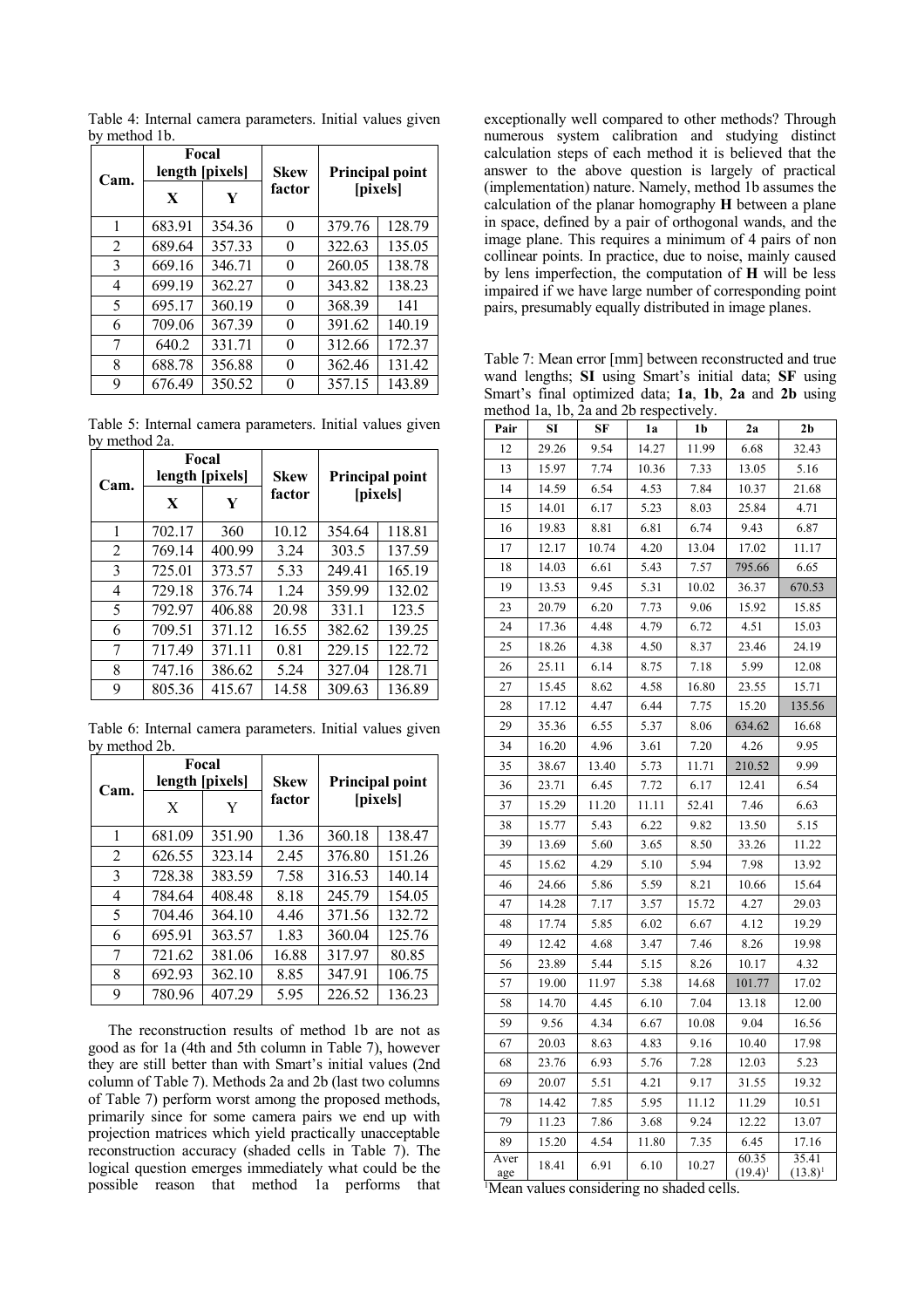Unfortunately, in our case neither a large number of point pairs nor their equal distribution is possible, because to compute **H** we use only the few markers available on our wands. Consequently, the images of circular points computed via **H** will not provide optimal sets of constraints for the system that we use to find the IAC. This issue comes particularly into effect in those frames where the apparent angle between wands, in the image plane, is small. Computing with such data will have a particularly bad effect on the final results and frequently even cause the IAC matrix  $\omega$  to not be positive definite and therefore prevent its Cholesky factorization. We have found empirically that for given Smart's cameras it proves to be beneficial to exclude all those frames where the apparent angle between wands in the image plane is less than 80°. This rather strict threshold causes that we end up with even less usable calibration data (redundancy) to form the final system of equations (1) for the IAC computation.

Different experiments revealed a positive effect if we enforce during the calculation the conditions of the skew factor being zero and of a known aspect ratio. Assumptions about knowledge of those two values are quite justified given the quality of the used cameras. At first we have tried out so-called soft constraints by adding two more equations to the already large overdetermined equation, gearing appropriate IAC elements towards their known value. As intuitively expected, soft constraining did not bring any significant improvement, since adding two more equations to the overdetermined system of several thousands of equations (solved by the least squares method) can hardly do much difference. Alternatively, one could assign different weights to the added equations, but that has not been tried out yet. Therefore we were left with the option of hard constraints where the equation system to compute IAC was set up right from the start to accommodate the fact of skew being zero and known aspect ratio. Hard constraining did bring an improvement in accuracy and thus results given for the method 1b (Table 4) explicitly shows a zero skew factor.

On the other hand, the desired equal distribution of points in the image plane is considerably easier to achieve with method 1a. Nevertheless, even here we face at least two potential problems: the possibility of the wand being (almost) perpendicular or parallel to the image plane during the imaging. Both problems backed up with image noise can seriously draw the solution in the wrong direction. The first occurrence is relatively easy to threshold out simply by discarding all those frames where the distance between wand end markers is less than some value. Similarly, the second problem could be taken care of by neglecting all those frames where the magnitude of vanishing points is larger than some value. However, in this case we have undertaken another strategy. The calculation starts by first including vanishing points around the image center and gradually considers more and more data around the image center in the calculation. For each given set of vanishing points data we end up eventually with one set of IAC matrices, i.e. the cameras' internal parameters. How to resolve the ambiguity which one to chose? Let us recall the fact that working with good quality cameras it is reasonable to assume a zero value for the skew parameter. Therefore we chose the set of internal parameters that has the smallest computed skew parameter, justifiably expecting that this set is very close to the true parameter values. At least close enough that an appropriate optimization routine, using the chosen set as initial one, would ultimately bring us to true values.

Methods 2a and 2b have a common feature: one of the calculation steps requires a 3D projective reconstruction based on a pair of canonical projection matrices, derived from the fundamental matrix. It can be shown that the pair of projection matrices uniquely determine the fundamental matrix. Unfortunately, for a given fundamental matrix we can find various pairs of projection matrices all corresponding to the same fundamental one. Various pairs of camera projection matrices represent various projective reconstructions which differ among themselves by the unknown spatial transformation **H**. Just as a reminder we are usually interested in finding pairs of projection matrices that correspond to a Euclidean reconstruction. Since solely based on the fundamental matrix, we cannot accomplish that aim directly and it is customary to start with the mentioned canonical pair of projection matrices. In practice, it means that according to (2) we choose an arbitrary vector **v** and scalar λ. In accordance with the above mentioned statements different choices for  $(v, \lambda)$ will yield different projection matrices, all leading to the same fundamental one. In this paper we have chosen unity values for components of vector **v** and scalar λ. The obtained pair of projection matrices has made possible, in accordance with specifically proposed steps of the methods 2a and 2b, to obtain a metric (Euclidean) reconstruction of space (last two columns of Table 7)). However, experimenting with different values for  $(v, \lambda)$ in (2) gave different reconstruction errors for the same camera pair. That is quite expectable since for different  $(v, \lambda)$  we are starting our way to Euclidean reconstruction from different 3D projective reconstructions. And in the presence of noise, evidently, an error of computing spatial transformation **H**, that will enable us transformation form projective to Euclidean, depends on the chosen  $(v, \lambda)$ . This dependency certainly does not go in favor of either method 2a or 2b. Unless perhaps we can find out such values for  $(v, \lambda)$  that will minimize the error of computing transformation **H**, i.e. error of the Euclidean reconstruction (last two columns of Table 7). Existence analysis of such pair  $(v, \lambda)$  has been left for the future work. The transformation from projective to Euclidean space is equivalent to finding a pair of projection matrices that corresponds to a Euclidean reconstruction. The internal parameters found using methods 2a and 2b (Table 5 Table 6) are computed in a manner that for every camera we have decomposed such projection matrix (reconstruction pair member) which contributed to wand length reconstruction with the smallest mean error. For instance, to find the first camera's parameters using method 2b, camera pair *15* was considered (fifth row in last column of Table 7). That is